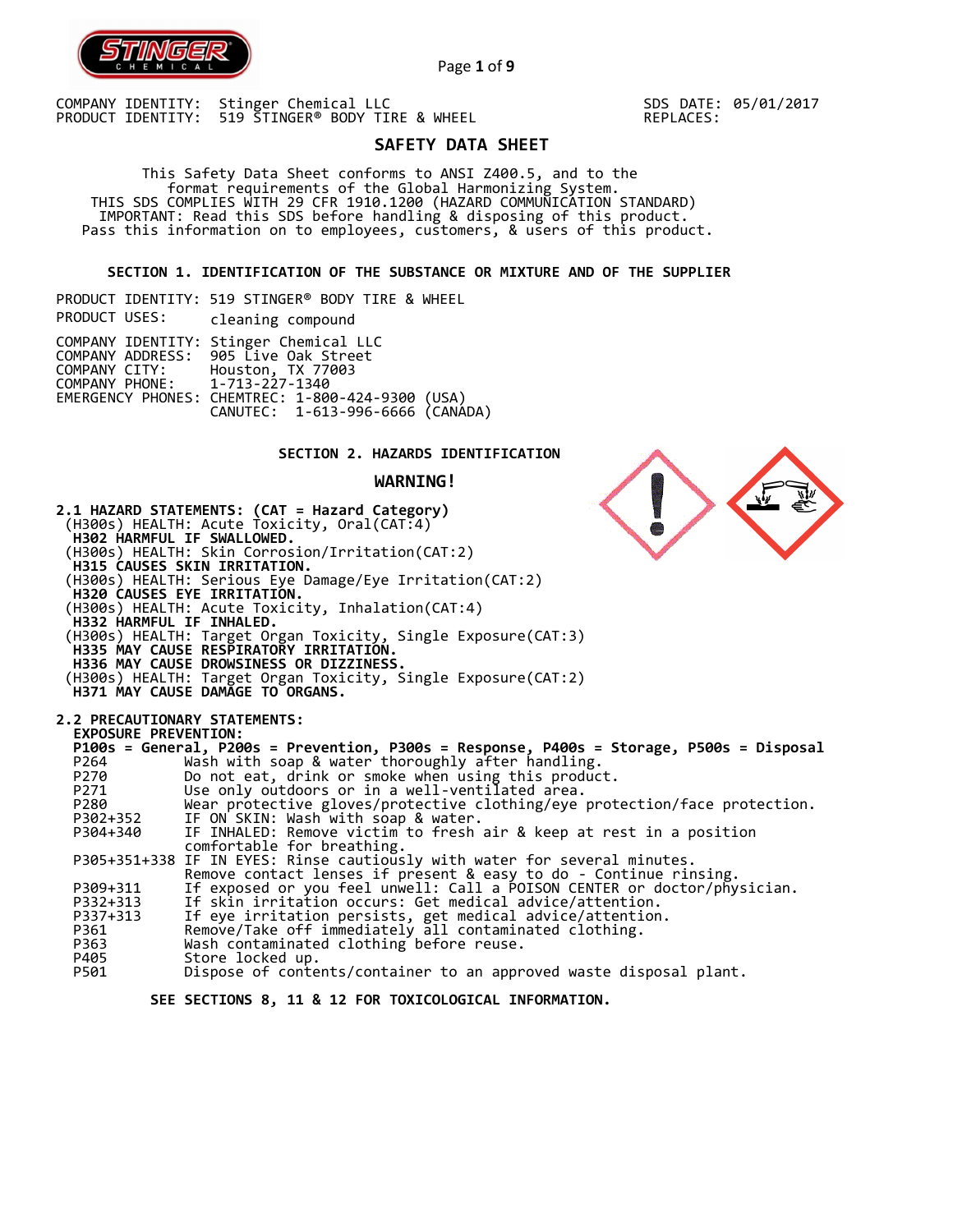|  | COMPANY IDENTITY: Stinger Chemical LLC           |
|--|--------------------------------------------------|
|  | PRODUCT IDENTITY: 519 ŠTINGER® BODY TIRE & WHEEL |

SDS DATE: 05/01/2017 REPLACES:

## **SECTION 3. COMPOSITION/INFORMATION ON INGREDIENTS**

| <b>MATERIAL</b>                  | CAS#           | <b>EINECS#</b>           | WT %      |
|----------------------------------|----------------|--------------------------|-----------|
| Water                            | 7732-18-5      | $231 - 791 - 2$          | 70-80     |
| Cocoamidopropyl Betaine          | 61789-40-0     |                          | $10 - 20$ |
| Dipropylene Glycol               | 25265-71-8     | 246-770-3                | 0-10      |
| C9-11 Alcohols, Ethoxylated      | 68439-46-3     | $\overline{\phantom{0}}$ | $0 - 5$   |
| Sodium Metasilicate Pentahydrate | 6834-92-0      |                          | $0 - 5$   |
| Amphoteric Surfactant            | Confidential   |                          | $0 - 5$   |
| Ethylenediaminetetraacetic Acid  | 60-00-4        |                          | $0 - 1$   |
| 2-Butoxyethanol                  | $111 - 76 - 2$ | $203 - 905 - 0$          | $0 - 1$   |

The specific chemical component identities and/or the exact component percentages of this material may be withheld as trade secrets. This information is made available to health professionals, employees, and designated representatives in accordance with the applicable provisions of 29 CFR 1910.1200̄ (I)(1).  $\overline{\phantom{a}}$ 

TRACE COMPONENTS: Trace ingredients (if any) are present in < 1% concentration, (< 0.1% for potential carcinogens, reproductive toxins, respiratory tract mutagens, and sensitizers). None of the trace ingredients contribute significant additional hazards at the concentrations that may be present in this product. All pertinent hazard information has been provided in this document, per the requirements of the Federal Occupational Safety and Health Administration Standard (29 CFR 1910.1200), U.S. State equivalents, and Canadian Hazardous Materials Identification System Standard (CPR 4).

### **SECTION 4. FIRST AID MEASURES**

4.1 MOST IMPORTANT SYMPTOMS/EFFECTS, ACUTE & CHRONIC: See Section 11 for symptoms/effects, acute & chronic.

4.2 GENERAL ADVICE: First Aid responders should pay attention to self-protection and use the recommended protective clothing (chemical resistant gloves, splash protection). If potential for exposure exists, refer to Section 8 for specific personal protective equipment.

4.3 EYE CONTACT:

 If this product enters the eyes, check for and remove any contact lenses. Open eyes while under gently running water. Use sufficient force to open eyelids. "Roll" eyes to expose more surface. <u>Minimum</u> flushing is for 15 minutes. Seek immediate medical attention.

4.4 SKIN CONTACT:

 If the product contaminates the skin, immediately begin decontamination with running water. <u>Minimum</u> flushing is for 15 minutes. Remove contaminated clothing, taking care not to contaminate eyes. If skin becomes irritated and irritation persists, medical attention may be necessary. Wash contaminated clothing before reuse, discard contaminated shoes.

4.5 INHALATION:

 After high vapor exposure, remove to fresh air. If breathing is difficult, give oxygen. If breathing has stopped, trained personnel should immediately begin artificial respiration. If the heart has stopped, trained personnel should immediately begin cardiopulmonary resuscitation (CPR). Seek immediate medical attention.

4.6 SWALLOWING:

 If swallowed, CALL PHYSICIAN OR POISON CONTROL CENTER FOR MOST CURRENT INFORMATION. If professional advice is not available, give two glasses of water to drink. DO NOT INDUCE VOMITING. Never induce vomiting or give liquids to someone who is unconscious, having convulsions, or unable to swallow. Seek immediate medical attention.

4.7 RESCUERS: Victims of chemical exposure must be taken for medical attention. Rescuers should be taken for medical attention, if necessary. Take a copy of label and SDS to physician or health professional with victim.

4.8 NOTES TO PHYSICIAN:

 There is no specific antidote. Treatment of overexposure should be directed at the control of symptoms and the clinical condition of the patient. Any material aspirated during vomiting may cause lung injury. Therefore, emesis should not be induced mechanically or pharmacologically. If it is considered necessary to evacuate the stomach contents, this should be done by means least likely to cause aspiration (such as: Gastric lavage after endotracheal intubation).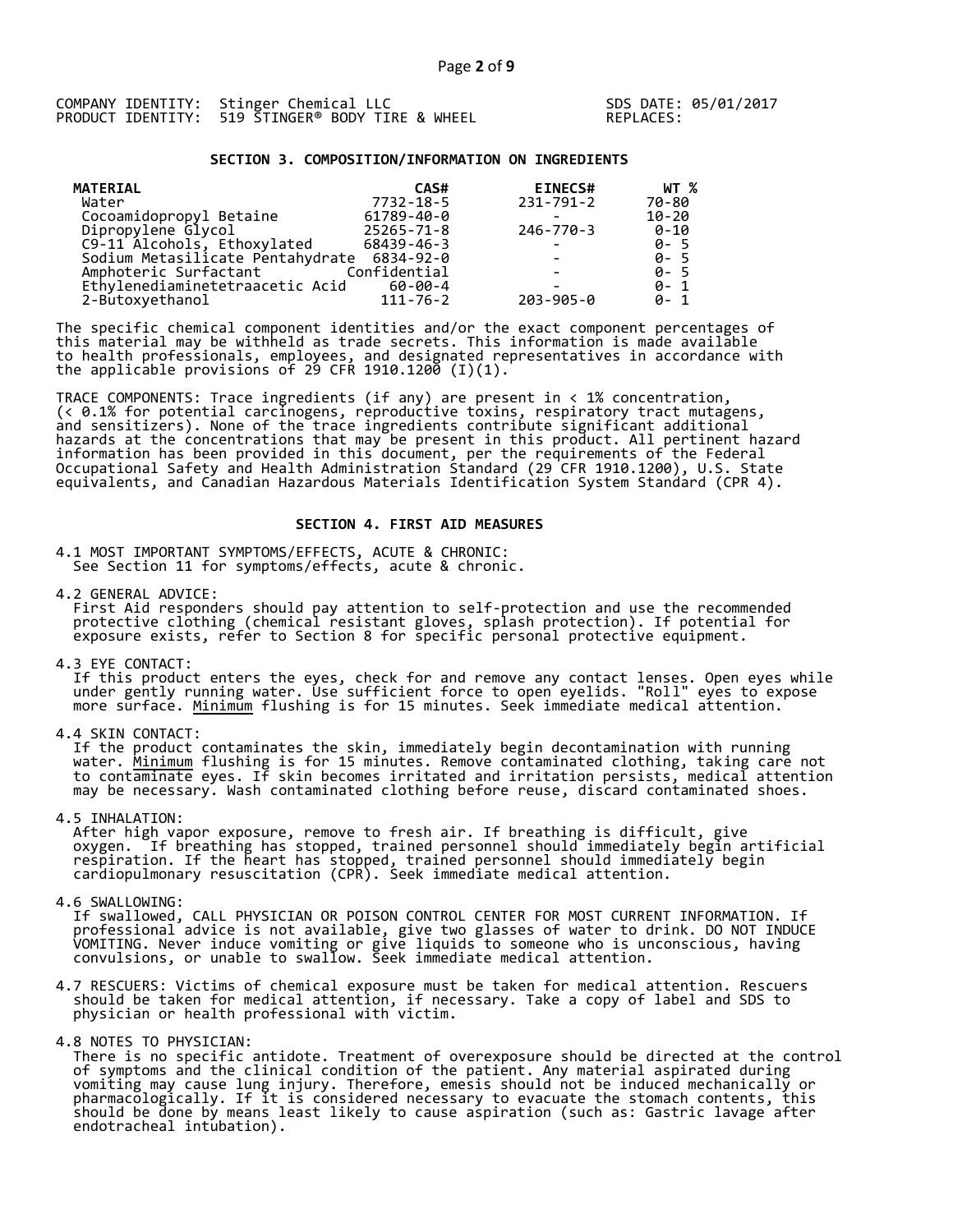SDS DATE: 05/01/2017 REPLACES:

## **SECTION 5. FIRE FIGHTING MEASURES**

5.1 FIRE & EXPLOSION PREVENTIVE MEASURES: NO open flames. Above flash point, use a closed system, ventilation,

- 5.2 SUITABLE (& UNSUITABLE) EXTINGUISHING MEDIA: Use dry powder, alcohol-resistant foam, water spray, carbon dioxide.
- 5.3 SPECIAL PROTECTIVE EQUIPMENT & PRECAUTIONS FOR FIRE FIGHTERS: Water spray may be ineffective on fire but can protect fire-fighters & cool closed containers. Use fog nozzles if water is used. Do not enter confined fire-space without full bunker gear. (Helmet with face shield, bunker coats, gloves & rubber boots).

5.4 SPECIFIC HAZARDS OF CHEMICAL & HAZARDOUS COMBUSTION PRODUCTS: SLIGHTLY COMBUSTIBLE! Isolate from oxidizers, heat, & open flame. Closed containers may explode if exposed to extreme heat. Applying to hot surfaces requires special precautions. Continue all label precautions!

## **SECTION 6. ACCIDENTAL RELEASE MEASURES**

- 6.1 SPILL AND LEAK RESPONSE AND ENVIRONMENTAL PRECAUTIONS: Uncontrolled releases should be responded to by trained personnel using pre-planned procedures. No action shall be taken involving personal risk without suitable training. Keep unnecessary and unprotected personnel from entering spill area. Do not touch or walk through material. Avoid breathing vapor or mist. Provide adequate ventilation. Proper protective equipment should be used. In case of a spill, clear the affected area, protect people, and respond with trained personnel. ELIMINATE all ignition sources (no smoking, flares, sparks, or flames in immediate area).
- 6.2 PERSONAL PRECAUTIONS, PROTECTIVE EQUIPMENT, EMERGENCY PROCEDURES: The proper personal protective equipment for incidental releases (such as: 1 Liter of the product released in a well-ventilated area), use impermeable gloves, they should be Level B: **triple-gloves (rubber gloves and nitrile gloves over latex gloves), chemical resistant suit and boots, hard-hat, and Self-Contained Breathing Apparatus** specific for the material handled, goggles, face shield, and appropriate body protection. In the event of a large release, use impermeable gloves, specific for the material handled, chemically resistant suit and boots, and hard hat, and Self-Contained Breathing Apparatus or respirator.

 Personal protective equipment are required wherever engineering controls are not adequate or conditions for potential exposure exist. Select NIOSH/MSHA approved based on actual or potential airborne concentrations in accordance with latest OSHA and/or ANSI recommendations.

6.3 ENVIRONMENTAL PRECAUTIONS:

 Stop spill at source. Construct temporary dikes of dirt, sand, or any appropriate readily available material to prevent spreading of the material. Close or cap valves and/or block or plug hole in leaking container and transfer to another container. Keep from entering storm sewers and ditches which lead to waterways, and if necessary, call the local fire or police department for immediate emergency assistance.

6.4 METHODS AND MATERIAL FOR CONTAINMENT & CLEAN-UP: Absorb spilled liquid with polypads or other suitable absorbent materials. If necessary, neutralize using suitable buffering material, (acid with soda ash or base with phosphoric acid), and test area with litmus paper to confirm neutralization. Clean up with non-combustible absorbent (such as: sand, soil, and so on). Shovel up and place all spill residue in suitable containers. dispose of at an appropriate waste disposal facility according to current applicable laws and regulations and product characteristics at time of disposal (see Section 13 - Disposal Considerations).

6.5 NOTIFICATION PROCEDURES:

 In the event of a spill or accidental release, notify relevant authorities in accordance with all applicable regulations. US regulations require reporting release of this material to the environment which exceed the applicable reportable quantity or oil spills which could reach any waterway including intermittent dry creeks. The National Response Center can be reached at (800)424-8802.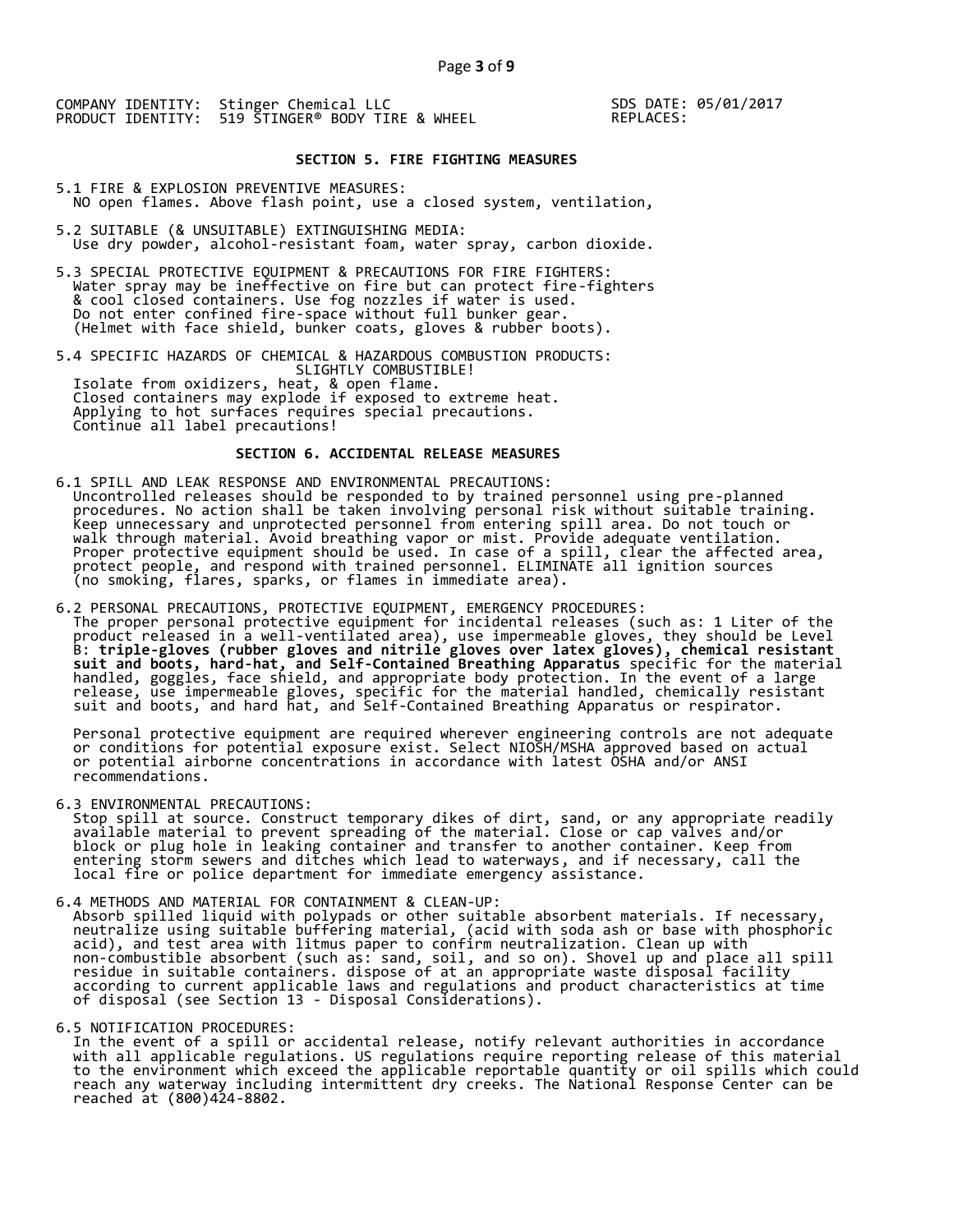SDS DATE: 05/01/2017 REPLACES:

## **SECTION 7. HANDLING AND STORAGE**

7.1 PRECAUTIONS FOR SAFE HANDLING: Isolate from oxidizers, heat, & open flame. Use only with adequate ventilation. Avoid or repeated breathing of vapor or spray mist. Do not get in eyes, on skin or clothing. Consult Safety Equipment Supplier. Wear goggles, face shield, gloves, apron & footwear impervious to material. Wash clothing before reuse. Avoid free fall of liquid. Ground containers when transferring. Do not flame cut, braze, or weld. Continue all label precautions!

7.2 CONDITIONS FOR SAFE STORAGE, INCLUDING ANY INCOMPATIBILITIES: Isolate from strong oxidants. Do not store above 49 C/120 F. Keep container tightly closed & upright when not in use to prevent leakage.

## **SECTION 7. HANDLING AND STORAGE (CONTINUED)**

7.3 NONBULK: CONTAINERS:

 Store containers in a cool, dry location, away from direct sunlight, sources of intense heat, or where freezing is possible. Material should be stored in secondary containers or in a diked area, as appropriate. Store containers away from incompatible chemicals (see Section 10, Stability and Reactivity). Post warning and "NO SMOKING" signs in storage and use areas, as appropriate. Empty containers should be handled with care. Never store food, feed, or drinking water in containers which held this product.

7.4 BULK CONTAINERS:

 All tanks and pipelines which contain this material must be labeled. Perform routine maintenance on tanks or pipelines which contain this product. Report all leaks immediately to the proper personnel.

7.5 TANK CAR SHIPMENTS:

 Tank cars carrying this product should be loaded and unloaded in strict accordance with tank-car manufacturer's recommendation and all established on-site safety procedures. Appropriate personal protective equipment must be used (see Section 8, Engineering Controls and Personal Protective Equipment.). All loading and unloading equipment must be inspected, prior to each use. Loading and unloading operations must be attended, at all times. Tank cars must be level, brakes must be set or wheels must be locked or blocked prior to loading or unloading. Tank car (for loading) or storage tanks (for unloading) must be verified to be correct for receiving this product and be properly prepared, prior to starting the transfer operations. Hoses must be verified to be in the correct positions, before starting transfer operations. A sample (if required) must be taken and verified (if required) prior to starting transfer operations. All lines must be blown-down and purged before disconnecting them from the tank car or vessel.

7.6 PROTECTIVE PRACTICES DURING MAINTENANCE OF CONTAMINATED EQUIPMENT: Follow practices indicated in Section 6 (Accidental Release Measures). Make certain application equipment is locked and tagged-out safely. Always use this product in areas where adequate ventilation is provided. Collect all rinsates and dispose of according to applicable Federal, State, Provincial, or local procedures.

7.7 EMPTY CONTAINER WARNING:

 Empty containers may contain residue and can be dangerous. Do not attempt to refill or clean containers without proper instructions. Empty drums should be completely drained and safely stored until appropriately reconditioned or disposed. Empty containers should be taken for recycling, recovery, or disposal through suitably qualified or licensed contractor and in accordance with governmental regulations. **DO NOT PRESSURIZE, CUT, WELD, BRAZE, SOLDER, DRILL, GRIND, OR EXPOSE SUCH CONTAINERS TO HEAT, FLAME, SPARKS, STATIC ELECTRICITY, OR OTHER SOURCES OF IGNITION. THEY MAY BURST AND CAUSE INJURY OR DEATH.**

### **SECTION 8. EXPOSURE CONTROLS/PERSONAL PROTECTION**

| <b>8.1 EXPOSURE LIMITS:</b>                |            |                                                                                            |                      |             |
|--------------------------------------------|------------|--------------------------------------------------------------------------------------------|----------------------|-------------|
| <b>MATERIAL</b>                            | CAS#       | <b>EINECS#</b>                                                                             | TWA (OSHA)           | TLV (ACGIH) |
| Water                                      | 7732-18-5  |                                                                                            | 231-791-2 None Known | None Known  |
| Cocoamidopropyl Betaine                    | 61789-40-0 | <b>Contract Contract</b>                                                                   | None Known           | None Known  |
| Dipropylene Glycol                         | 25265-71-8 |                                                                                            | 246-770-3 None Known | 25 ppm      |
| C9-11 Alcohols, Ethoxylated                | 68439-46-3 | $\mathcal{L} = \mathcal{L} \times \mathcal{L} = \mathcal{L} \times \mathcal{L}$            | None Known           | None Known  |
| Sodium Metasilicate Pentahydrate 6834-92-0 |            | <b>State State</b>                                                                         | None Known           | None Known  |
| Amphoteric Surfactant Confidential         |            | $\mathcal{L}(\mathcal{L})$ and $\mathcal{L}(\mathcal{L})$ . The $\mathcal{L}(\mathcal{L})$ | None Known           | None Known  |
| Ethylenediaminetetraacetic Acid 60-00-4    |            | <b>Contract Contract Contract</b>                                                          | None Known           | None Known  |
| 2-Butoxyethanol                            | 111-76-2   | 203-905-0                                                                                  | 50 ppm S             | 20 ppm S    |

This product contains no EPA Hazardous Air Pollutants (HAP) in amounts  $> 0.1\%$ .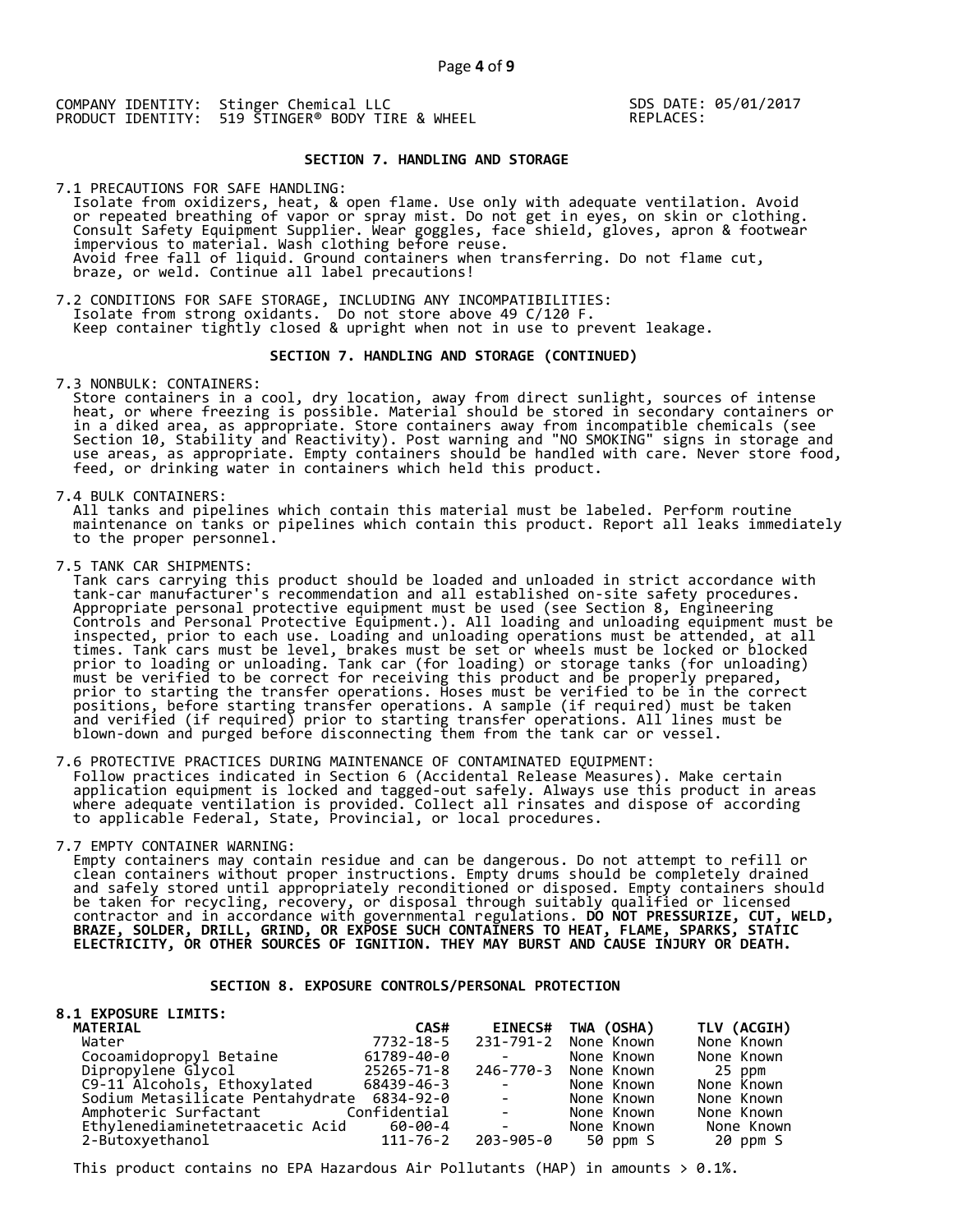SDS DATE: 05/01/2017 REPLACES:

## **SECTION 8. EXPOSURE CONTROLS/PERSONAL PROTECTION (CONTINUED)**

## **8.2 APPROPRIATE ENGINEERING CONTROLS:**

#### RESPIRATORY EXPOSURE CONTROLS

 Airborne concentrations should be kept to lowest levels possible. If vapor, dust or mist is generated and the occupational exposure limit of the product, or any component of the product, is exceeded, use appropriate NIOSH or MSHA approved air purifying or air-supplied respirator authorized in 29 CFR 1910.134, European Standard EN 149, or applicable State regulations, after determining the airborne concentration of the contaminant. Air supplied respirators should always be worn when airborne concentration of the contaminant or oxygen content is unknown. Maintain airborne contaminant concentrations below exposure limits. If adequate ventilation is not available or there is potential for airborne exposure above the exposure limits, a respirator may be worn up to the respirator exposure limitations, check with respirator equipment manufacturer's recommendations/limitations. For particulates, a particulate respirator (NIOSH Type N95 or better filters) may be worn. If oil particles (such as: lubricants, cutting fluids, glycerine, and so on) are present, use a NIOSH Type R or P filter. For a higher level of protection, use positive pressure supplied air respiration protection or Self-Contained Breathing Apparatus or if oxygen levels are below 19.5% or are unknown.

 EMERGENCY OR PLANNED ENTRY INTO UNKNOWN CONCENTRATIONS OR IDLH CONDITIONS Positive pressure, full-face piece Self-Contained Breathing Apparatus; or positive pressure, full-face piece Self-Contained Breathing Apparatus with an auxilliary positive pressure Self-Contained Breathing Apparatus.

VENTILATION<br>LOCAL EXHAUST: LOCAL EXHAUST: Necessary MECHANICAL (GENERAL): Necessary SPECIAL: None OTHER: None Please refer to ACGIH document, "Industrial Ventilation, A Manual of Recommended Practices", most recent edition, for details.

## **8.3 INDIVIDUAL PROTECTION MEASURES, SUCH AS PERSONAL PROTECTIVE EQUIPMENT:**

#### EYE PROTECTION:

 Safety eyewear complying with an approved standard should be used when a risk assessment indicates this is necessary to avoid exposure to liquid splashes, mists or dusts. If contact is possible, chemical splash goggles should be worn, when a higher degree of protection is necessary, use splash goggles or safety glasses. Face-shields are recommended when the operation can generate splashes, sprays or mists.

#### HAND PROTECTION:

 Use gloves chemically resistant to this material. Glove must be inspected prior to use. Preferred examples: Butyl rubber, Chlorinated Polyethylene, Polyethylene, Ethyl vinyl alcohol laminate ("EVAL"), Polyvinyl alcohol ("PVA"). Examples of acceptable glove barrier materials include: Natural rubber ("latex"), Neoprene, Nitrile/butadiene rubber ("nitrile") or ("NBR"), Polyvinyl chloride ("PVC") or "vinyl"), Viton. Chemical-resistant, impervious gloves complying with an approved standard should be worn at all times when handling chemical products if a risk assessment indicates this is necessary. Considering the parameters specified by the glove manufacturer, check during use that the gloves are still retaining their protective properties. It should be noted that the time to breakthrough for any glove material may be different for different glove manufacturers. In the case of mixtures, consisting of several substances, the protection time of the gloves cannot be accurately estimated. Use proper glove removal technique (without touching glove's outer surface) to avoid skin contact with this product. Dispose of contaminated gloves after use in accordance with applicable laws and good practices. Wash and dry hands.

#### BODY PROTECTION:

 Use body protection appropriate for task. Cover-all, rubber aprons, or chemical protective clothing made from impervious materials are generally acceptable, depending on the task.

#### WORK & HYGIENIC PRACTICES:

 Wash hands, forearms and face thoroughly after handling chemical products, before eating, smoking and using toilet facilities and at the end of the working period. Provide readily accessible eye wash stations & safety showers. Remove clothing that becomes contaminated. Destroy contaminated leather articles. Launder or discard contaminated clothing.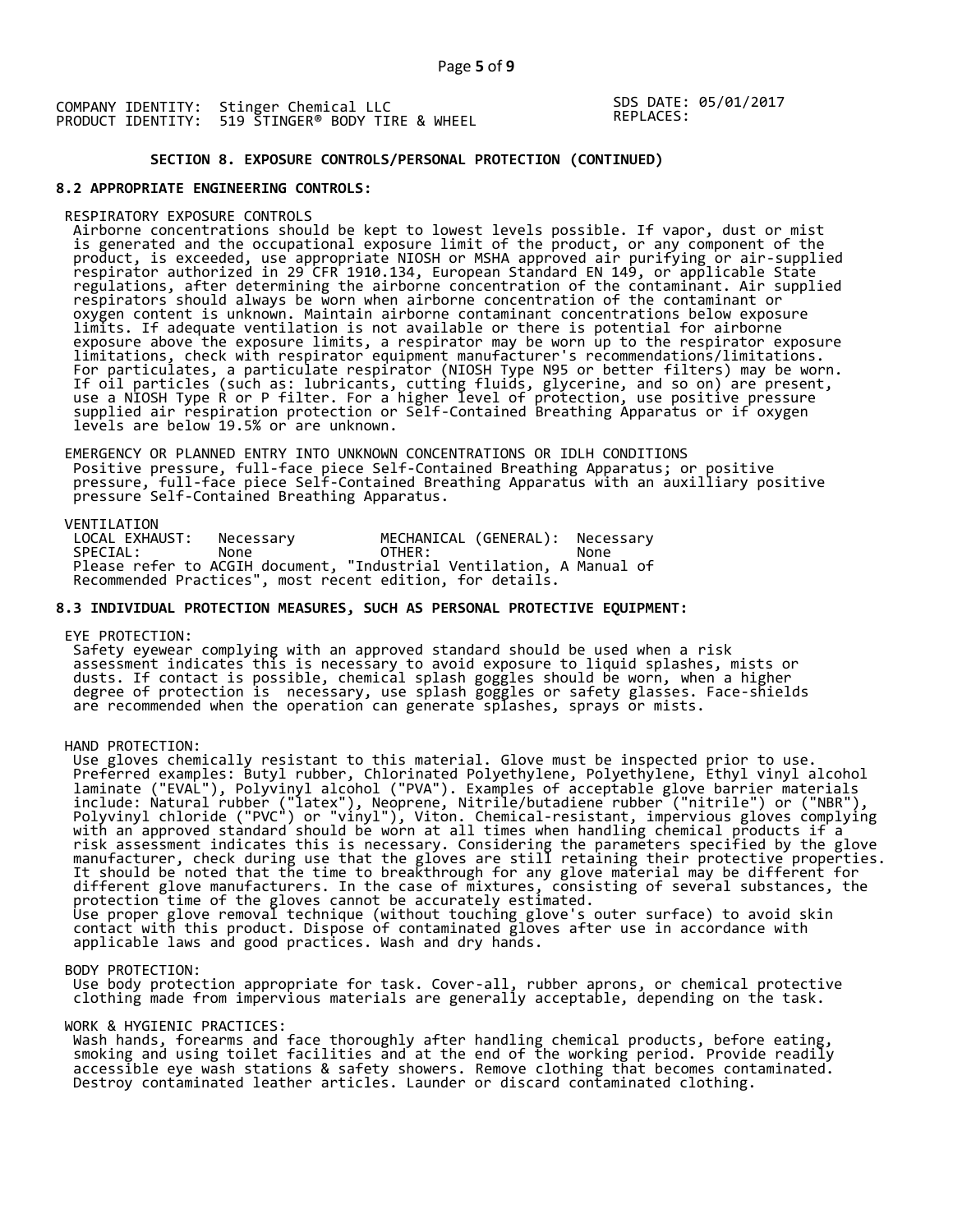## SDS DATE: 05/01/2017 REPLACES:

# **SECTION 9. PHYSICAL & CHEMICAL PROPERTIES**

| APPEARANCE:                                                                          | Liquid, Green                                 |
|--------------------------------------------------------------------------------------|-----------------------------------------------|
| ODOR:                                                                                | Butyl                                         |
| ODOR THRESHOLD:                                                                      | Not Available                                 |
| pH (Neutrality):                                                                     | ~13                                           |
| MELTING POINT/FREEZING POINT:                                                        | Not Available / $17^{\circ}$ F/ -8.3 C        |
| BOILING RANGE (IBP,50%,Dry Point):                                                   | 105 105 231* C / 222 222 448* F (*=End Point) |
| FLASH POINT (TÈST METHOD):                                                           | 137 C / 280 F (TCC) (Lowest Component         |
| EVAPORATION RATE (n-Butyl Acetate=1):                                                | Not Applicable                                |
| FLAMMABILITY CLASSIFICATION:                                                         | Class III-B                                   |
|                                                                                      | 1.1 (Lowest Component)                        |
| LOWER FLAMMABLE LIMIT IN AIR (% by vol):<br>UPPER FLAMMABLE LIMIT IN AIR (% by vol): | Not Available                                 |
| VAPOR PRESSURE (mm of Hg)@20 C                                                       | 17.3                                          |
| VAPOR DENSITY (air=1):                                                               | 0.719                                         |
| GRAVITY @ 68/68 F / 20/20 C:                                                         |                                               |
| DENSITY:                                                                             | 1.082                                         |
| SPECIFIC GRAVITY (Water=1):                                                          | 1.08                                          |
| POUNDS/GALLON:                                                                       | 9.05                                          |
| WATER SOLUBILITY:                                                                    | Appreciable                                   |
| PARTITION COEFFICIENT (n-Octane/Water):                                              | Not Available                                 |
| AUTO IGNITION TEMPERATURE:                                                           | 371 C / 700 F                                 |
| DECOMPOSITION TEMPERATURE:                                                           | Not Available                                 |
| TOTAL VOC'S (TVOC)*:                                                                 | 1.0 Vol% / 9.0 g/L / .0 Lbs/Gal               |
| NONEXEMPT VOC'S (ĆVOC)*:                                                             | 1.0 Vol% / 9.0 g/L / .0 Lbs/Gal               |
| HAZARDOUS AIR POLLUTAŃTS (HAPS):                                                     | 0.0 Wt% /0.0 g/L / 0.000 Lbs/Gal              |
| NONEXEMPT VOC PARTIAL PRESSURE (mm of Hg @ 20 C)                                     | 0.0                                           |
| VISCOSITY @ 20 C (ASTM D445):                                                        | Not Available                                 |
| * Using CARB (California Air Resources Board Rules).                                 |                                               |

## **SECTION 10. STABILITY & REACTIVITY**

10.1 REACTIVITY & CHEMICAL STABILITY: Stable under normal conditions, no hazardous reactions when kept from incompatibles.

10.2 POSSIBILITY OF HAZARDOUS REACTIONS & CONDITIONS TO AVOID: Isolate from oxidizers, heat, & open flame.

10.3 INCOMPATIBLE MATERIALS: Reacts with strong oxidants, causing fire & explosion hazard.

10.4 HAZARDOUS DECOMPOSITION PRODUCTS: Carbon Monoxide, Carbon Dioxide from burning.

10.5 HAZARDOUS POLYMERIZATION: Will not occur.

# **SECTION 11. TOXICOLOGICAL INFORMATION**

## **11.1 ACUTE HAZARDS**

 11.11 EYE & SKIN CONTACT: Primary irritation to skin, defatting, dermatitis. Absorption thru skin increases exposure. Primary irritation to eyes, redness, tearing, blurred vision. Liquid can cause eye irritation. Wash thoroughly after handling.

 11.12 INHALATION: Anesthetic. Irritates respiratory tract. Acute overexposure can cause serious nervous system depression. Vapor harmful. Breathing vapor can cause irritation.

 11.13 SWALLOWING: Swallowing can cause abdominal irritation, nausea, vomiting & diarrhea.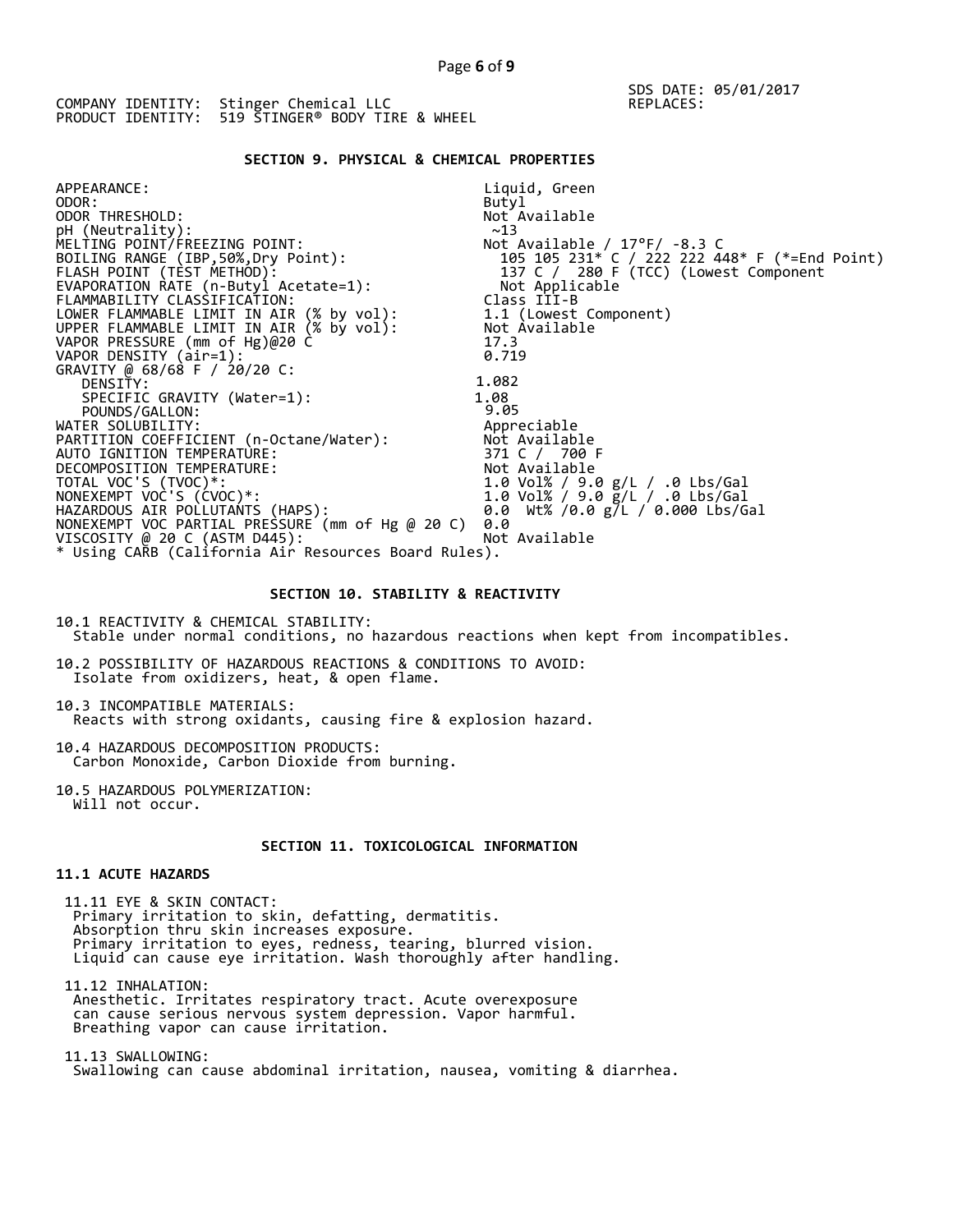SDS DATE: 05/01/2017 REPLACES:

## **SECTION 11. TOXICOLOGICAL INFORMATION (CONTINUED)**

#### **11.2 SUBCHRONIC HAZARDS/CONDITIONS AGGRAVATED**

 MEDICAL CONDITIONS AGGRAVATED BY EXPOSURE: Pre-existing disorders of any target organs mentioned in this Document can be aggravated by over-exposure by routes of entry to components of this product. aggravaced by over exposare by roaces of enery to components of persons with these disorders should avoid use of this product.

#### **11.3 CHRONIC HAZARDS**

 11.31 CANCER, REPRODUCTIVE & OTHER CHRONIC HAZARDS: This product has no carcinogens listed by IARC, NTP, NIOSH, OSHA or ACGIH, as of this date, greater or equal to 0.1%.

11.32 TARGET ORGANS: May cause damage to target organs, based on animal data.

11.33 IRRITANCY: Irritating to contaminated tissue.

11.34 SENSITIZATION: No component is known as a sensitizer.

11.35 MUTAGENICITY: No known reports of mutagenic effects in humans.

11.36 EMBRYOTOXICITY: No known reports of embryotoxic effects in humans.

11.37 TERATOGENICITY: No known reports of teratogenic effects in humans.

11.38 REPRODUCTIVE TOXICITY: No known reports of reproductive effects in humans.

 A MUTAGEN is a chemical which causes permanent changes to genetic material (DNA) such that the changes will propagate across generational lines. An EMBRYOTOXIN is a chemical which causes damage to a developing embryo (such as: within the first 8 weeks of pregnancy in humans), but the damage does not propagate across generational lines. A TERATOGEN is a chemical which causes damage to a developing fetus, but the damage does not propagate across generational lines. A REPRODUCTIVE TOXIN is any substance which interferes in any way with the reproductive process.

### **11.4 MAMMALIAN TOXICITY INFORMATION**

| <b>MATERIAL</b>    | <b>CAS#</b> | <b>EINECS#</b> | LOWEST KNOWN LETHAL DOSE DATA |
|--------------------|-------------|----------------|-------------------------------|
|                    |             |                | LOWEST KNOWN LD50 (ORAL)      |
| Dipropylene Glycol | 25265-71-8  | $\sim$         | 14800.0 mg/kg(Rats)           |

## **SECTION 12. ECOLOGICAL INFORMATION**

#### **12.1 ALL WORK PRACTICES MUST BE AIMED AT ELIMINATING ENVIRONMENTAL CONTAMINATION.**

12.2 EFFECT OF MATERIAL ON PLANTS AND ANIMALS: This product may be harmful or fatal to plant and animal life if released into the environment. Refer to Section 11 (Toxicological Information) for further data on the effects of this product's components on test animals.

12.3 EFFECT OF MATERIAL ON AQUATIC LIFE: The most sensitive known aquatic group to any component of this product is: Tidewater Silversides 1250 ppm or mg/L (96 hour exposure). Keep out of sewers and natural water supplies.

12.4 MOBILITY IN SOIL Mobility of this material has not been determined.

12.5 DEGRADABILITY This product is partially biodegradable.

12.6 ACCUMULATION Bioaccumulation of this product has not been determined.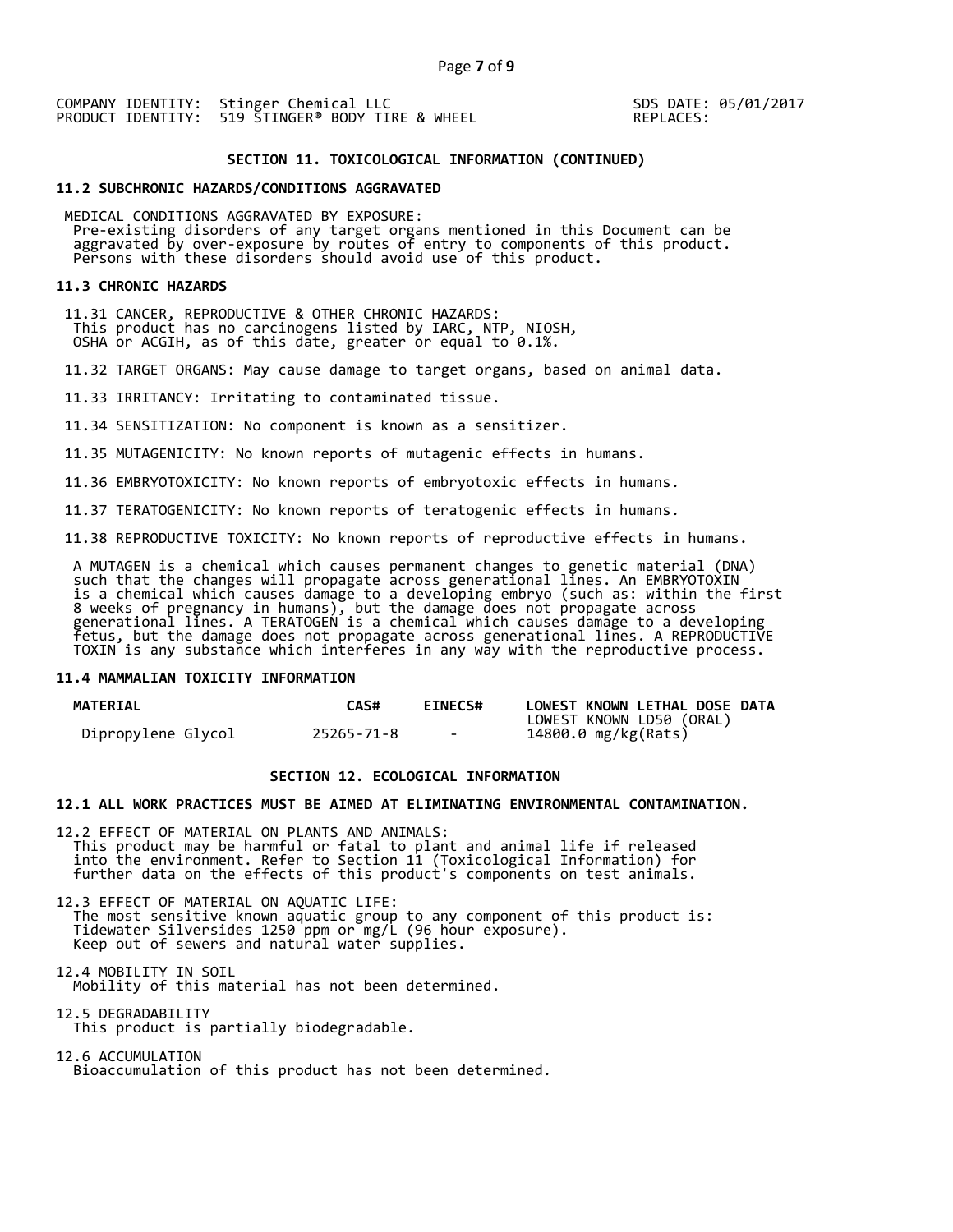SDS DATE: 05/01/2017 REPLACES:

## **SECTION 13. DISPOSAL CONSIDERATIONS**

The generation of waste should be avoided or minimized wherever possible. Dispose of surplus and non-recyclable products via a licensed waste disposal contractor. Waste should not be disposed of untreated to the sewer unless fully compliant with the requirements of all authorities with jurisdiction. Waste packaging should be recycled. Incineration or landfill should only be considered when recycling is not feasible. This material and its container must be disposed of in a safe way. Care should be taken when handling emptied containers that have not been cleaned or rinsed out. Empty containers and liners may retain some product residues. Vapor from some product residues may create a highly flammable or explosive atmosphere inside the container. **DO NOT PRESSURIZE, CUT, WELD, BRAZE, SOLDER, DRILL, GRIND, OR EXPOSE USED CONTAINERS TO HEAT, FLAME, SPARKS, STATIC ELECTRICITY, OR OTHER SOURCES OF IGNITION. THEY MAY BURST AND CAUSE INJURY OR DEATH.** Avoid dispersal of spilled material and runoff and contact with soil, waterways, drains and sewers. Processing, use or contamination may change the waste disposal requirements. Do not dispose of on land, in surface waters, or in storm drains. Waste should be recycled or disposed of in accordance with regulations. Large amounts should be collected for reuse or consigned to licensed hazardous waste haulers for disposal. **ALL DISPOSAL MUST BE IN ACCORDANCE WITH ALL FEDERAL, STATE, PROVINCIAL, AND LOCAL REGULATIONS. IF IN DOUBT, CONTACT PROPER AGENCIES.** 

#### **SECTION 14. TRANSPORT INFORMATION**

MARINE POLLUTANT: No DOT/TDG SHIP NAME: Not DOT Regulated for transport on trucks in containers of < 119 Gallons

DRUM LABEL: IATA / ICAO: IMO / IMDG: Corrosive UN1719, Caustic Alkali Liquids, N.O.S.,(Sodium Hydroxide), 8, PG-III NOT REGULATED EMERGENCY RESPONSE GUIDEBOOK NUMBER: None

#### **SECTION 15. REGULATORY INFORMATION**

**15.1 EPA REGULATION: SARA SECTION 311/312 HAZARDS: Acute Health** 

All components of this product are on the TSCA list. SARA Title III Section 313 Supplier Notification This product contains the indicated <\*> toxic chemicals subject to the reporting requirements of Section 313 of the Emergency Planning & Community Right-To-Know Act of 1986 & of 40 CFR 372. This information must be included in all MSDSs that are copied and distributed for this material.

| SARA TITLE III INGREDIENTS        | CAS#      | <b>EINECS#</b>                        | WT% (REG.SECTION)         | RO(LBS) |
|-----------------------------------|-----------|---------------------------------------|---------------------------|---------|
| *Sodium Metasilicate Pentahydrate | 6834-92-0 | <b>Contract Contract</b>              | 0- 5 (302,313,RCRA)       | None    |
| *Ethvlenediaminetetraacetic Acid  | 60-00-4 - |                                       | $0 - 1$ $(311, 312, 313)$ | None    |
| *2-Butoxyethanol                  |           | $111 - 76 - 2203 - 905 - 0$ 0-1 (313) |                           | None    |

#### **SECTION 15. REGULATORY INFORMATION (CONTINUED)**

#### **15.2 STATE REGULATIONS:**

 CALIFORNIA SAFE DRINKING WATER & TOXIC ENFORCEMENT ACT (PROPOSITION 65): This product contains no chemicals known to the State of California to cause cancer or reproductive toxicity.

#### **15.3 INTERNATIONAL REGULATIONS**

 The identified components of this product are listed on the chemical inventories of the following countries: Australia (AICS), Canada (DSL or NDSL), China (IECSC), Europe (EINECS, ELINCS), Japan (METI/CSCL, MHLW/ISHL), South Korea (KECI), New Zealand (NZIoC), Philippines (PICCS), Switzerland (SWISS), Taiwan (NECSI), USA (TSCA).

## **15.4 CANADA: WORKPLACE HAZARDOUS MATERIALS INFORMATION SYSTEM (WHMIS)**  D2B: Irritating to skin / eyes.

 This product was classified using the hazard criteria of the Controlled Products Regulations (CPR). This Document contains all information required by the CPR.